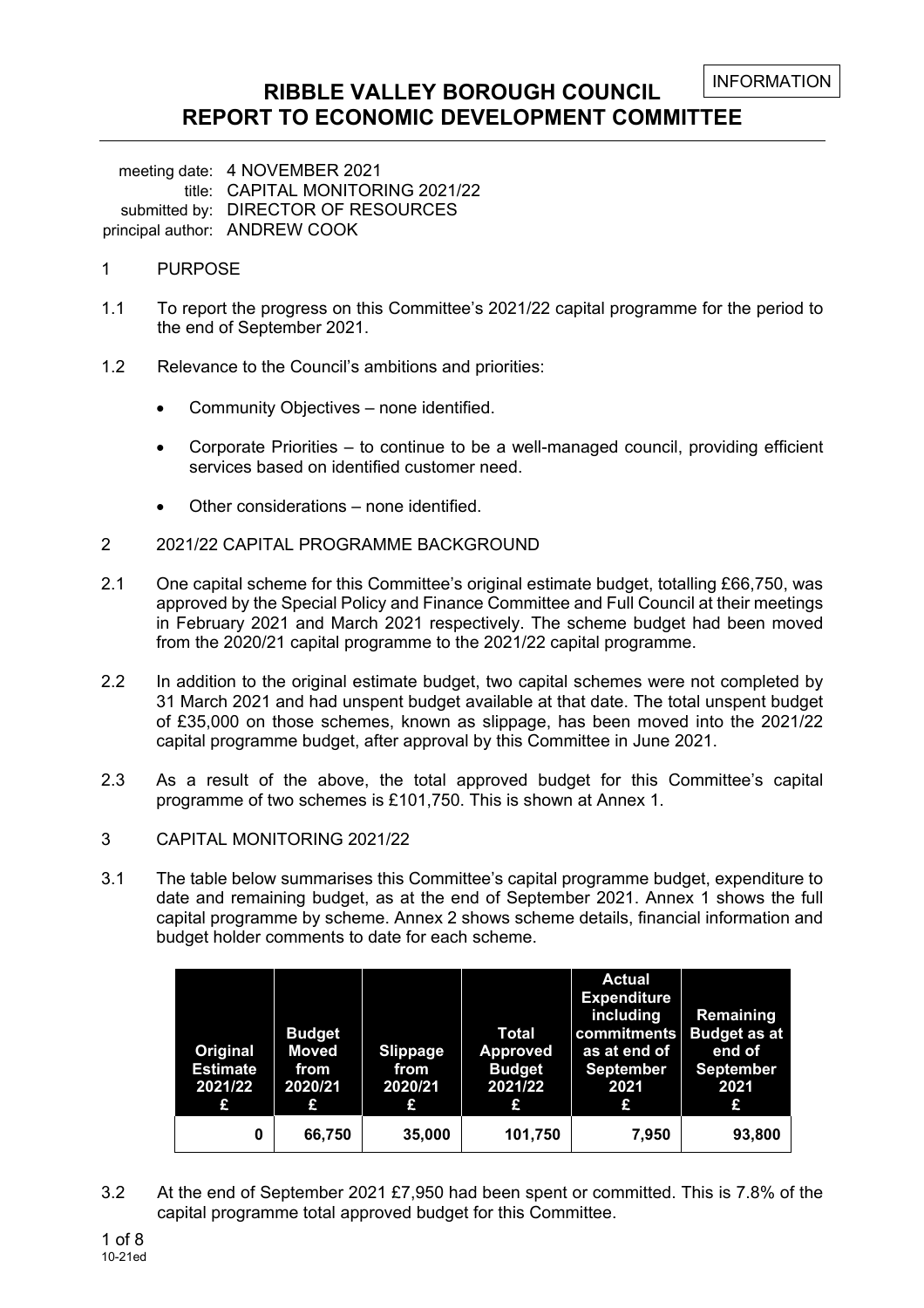- 3.3 Progress on the two schemes to date (remaining budgets shown in brackets) is as follows:
	- **Economic Development Initiatives (£81,750):** There is no spend to date but the Council are continually seeking to identify economic development schemes which this budget is set aside for. Members will recall that a proportion of the budget was set aside to assess a piece of land along the A59 and work is on-going with this.
	- **Gateway Signs for Whalley, Longridge and Clitheroe (£12,050):** The supply and installation of the two new welcome signs, including associated traffic management costs, is to be undertaken by Lancashire County Council (LCC). This work was ordered in September 2021 at a cost of £7,950. The damaged sign at Simonstone has been replaced at no cost to this scheme. We are currently waiting for LCC to schedule in the new signs installation work, but at this stage it is expected that the work will be completed before financial year-end.

### 4 CONCLUSION

4.1 At the end of September 2021 £7,950 had been spent or committed. This is 7.8% of the capital programme total approved budget for this Committee. At this stage, one of the two schemes in the capital programme is expected to be completed in-year. It is unclear whether the other scheme budget will be fully committed in-year.

SENIOR ACCOUNTANT DIRECTOR OF RESOURCES

ED10-21/AC/AC 25 October 2021

For further background information please ask for Andrew Cook BACKGROUND PAPERS – None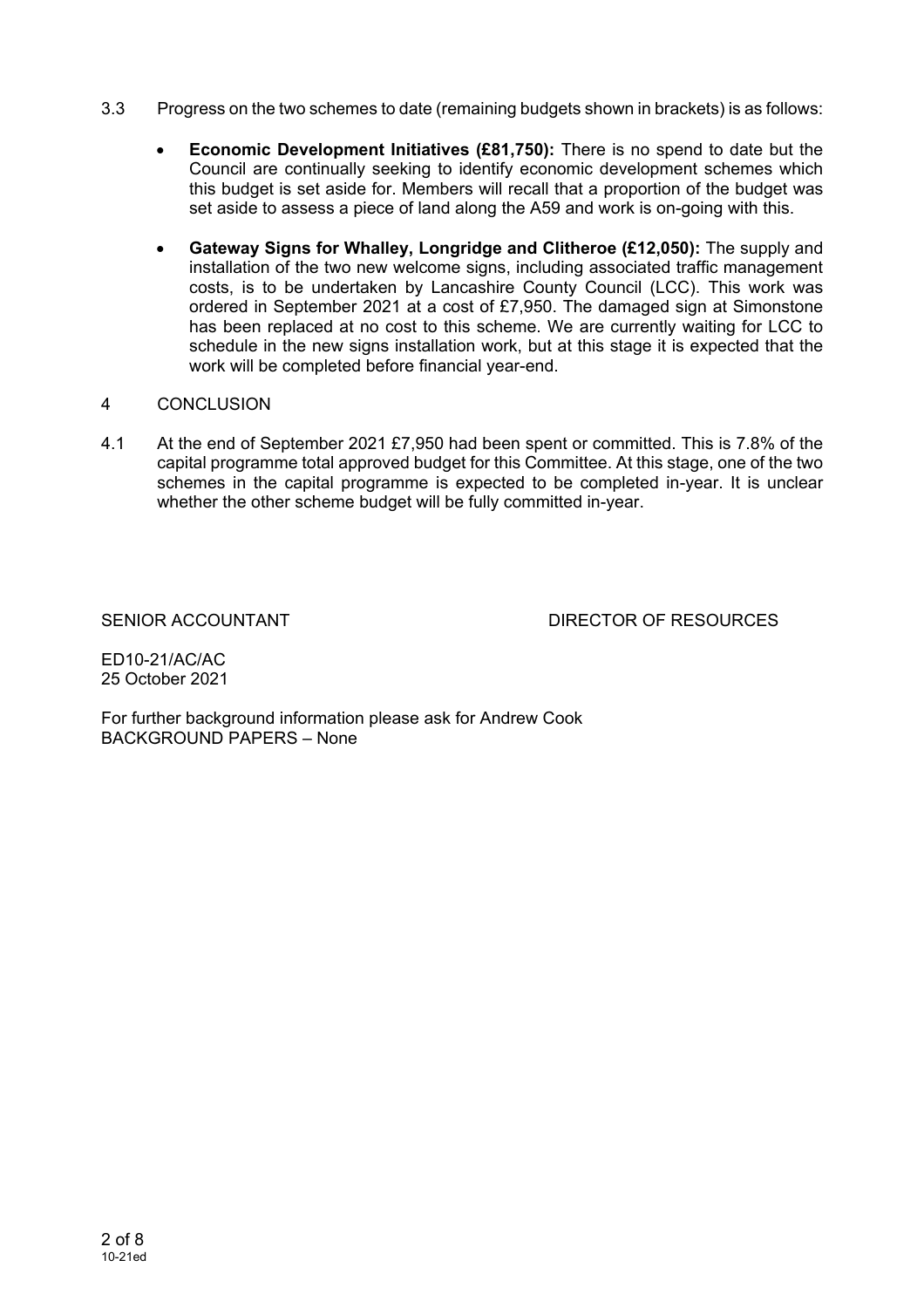### **Annex 1**

# **Economic Development Committee - Capital Programme 2021/22**

| Cost<br><b>Centre</b> | <b>Scheme</b>                                         | Original<br><b>Estimate</b><br>2021/22<br>£ | <b>Budget</b><br><b>Moved from</b><br>2020/21<br>£ | <b>Slippage</b><br>from<br>2020/21<br>£ | <b>Total</b><br><b>Approved</b><br><b>Budget</b><br>2021/22<br>£ | <b>Actual</b><br><b>Expenditure</b><br>including<br>commitments<br>as at end of<br><b>September</b><br>2021<br>£ | Remaining<br><b>Budget</b> as<br>at end of<br><b>September</b><br>2021<br>£ |
|-----------------------|-------------------------------------------------------|---------------------------------------------|----------------------------------------------------|-----------------------------------------|------------------------------------------------------------------|------------------------------------------------------------------------------------------------------------------|-----------------------------------------------------------------------------|
| <b>ECDVI</b>          | <b>Economic Development Initiatives</b>               | 0                                           | 66,750                                             | 15,000                                  | 81,750                                                           | 0                                                                                                                | 81,750                                                                      |
| <b>GWSGN</b>          | Gateway Signs for Whalley, Longridge and<br>Clitheroe | 0                                           |                                                    | 20,000                                  | 20,000                                                           | 7,950                                                                                                            | 12,050                                                                      |
|                       | <b>Total Economic Development Committee</b>           | $\mathbf{0}$                                | 66,750                                             | 35,000                                  | 101,750                                                          | 7,950                                                                                                            | 93,800                                                                      |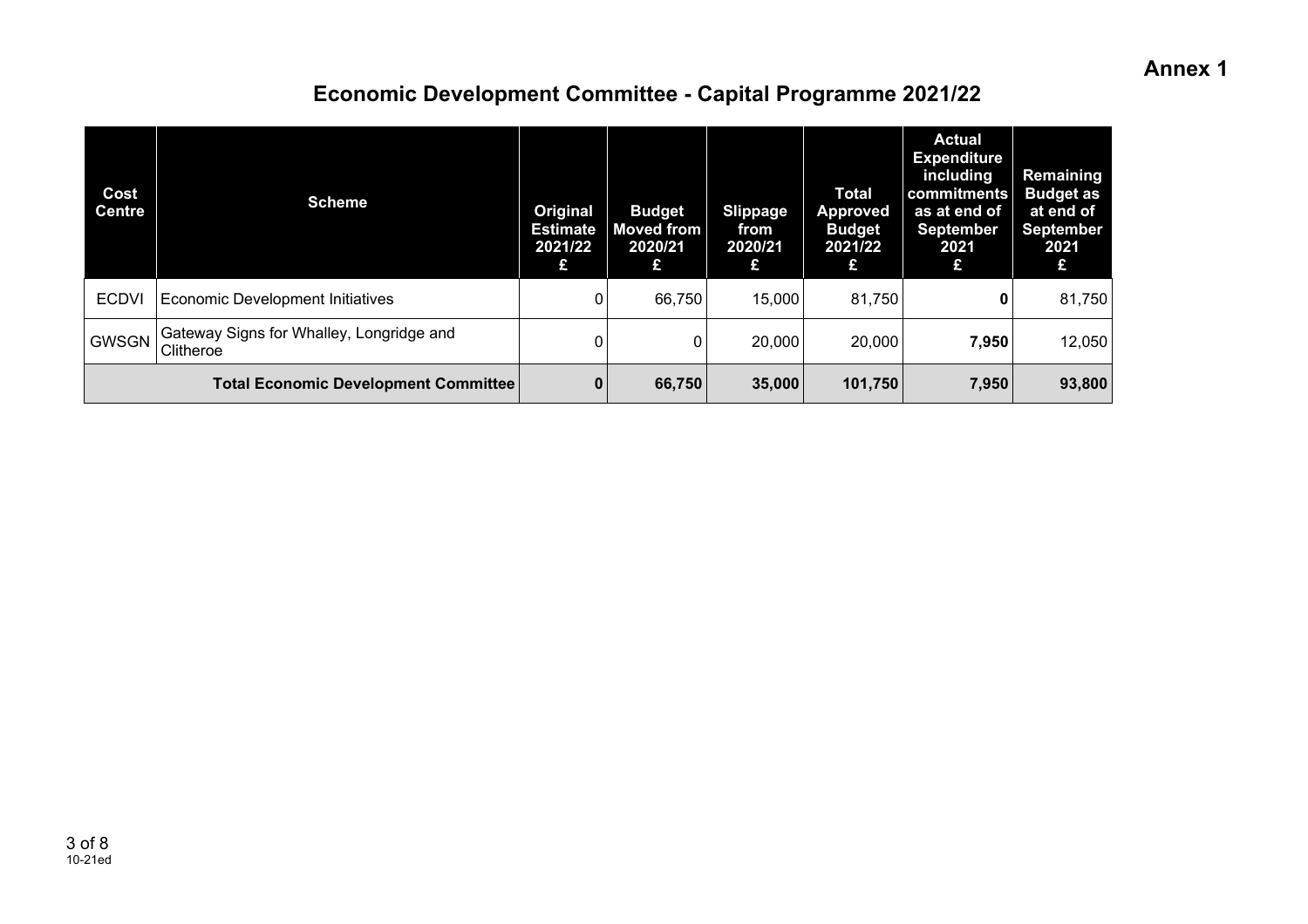**Economic Development Initiatives (Budget Moved from 2020/21 and Slippage from 2020/21)** 

**Service Area: Regeneration and Housing** 

### **Submitted by: Colin Hirst**

### **Brief Description of the Scheme:**

The project is to establish a general source of pump-priming and pre-investment funding to support the delivery of the Council's economic priorities. The bid particularly seeks to support our high growth sectors in the provision of land and premises or tourism infrastructure where applicable. The Council needs to be able to develop and respond to initiatives that will support delivery of business growth. In order to develop schemes, funding needs to be available to undertake works in areas such as valuation and feasibility assessments, due–diligence, initial planning and design work. As projects progress funding needs to be available to support acquisition, marketing and development. Specific funding for land or premises would be the subject of separate bids as required.

Projects include identifying options to deliver employment land, schemes to support high growth business opportunities and necessary infrastructure to support our rural business base including tourism.

### **Revenue Implications:**

Unspecified – general revenue costs would be anticipated to be contained within existing budgets.

#### **Timescale for Completion:**

Key milestones will depend upon the individual projects developed.

|                                      | f.     | Actual<br><b>Expenditure</b><br>including<br>commitments<br>as at end of<br>September<br>2021<br>f | Remaining<br><b>Budget as</b><br>at end of<br>September<br>2021<br>£ |
|--------------------------------------|--------|----------------------------------------------------------------------------------------------------|----------------------------------------------------------------------|
| Original Estimate 2021/22            | 0      |                                                                                                    |                                                                      |
| Budget Moved from 2020/21            | 66,750 |                                                                                                    |                                                                      |
| Slippage from 2020/21                | 15,000 |                                                                                                    |                                                                      |
| <b>Total Approved Budget 2021/22</b> | 81,750 | 0                                                                                                  | 81,750                                                               |
| Actual Expenditure in 2020/21        | 0      |                                                                                                    |                                                                      |
| <b>ANTICIPATED TOTAL SCHEME COST</b> | 81,750 |                                                                                                    |                                                                      |

### **Capital Cost:**

### **Progress - Budget Holder Comments**

**September 2021:** There is no spend to date but the Council are continually seeking to identify economic development schemes which this budget is set aside for. Members will recall that a proportion of the budget was set aside to assess a piece of land along the A59 and work is on-going with this.

**July 2021:** There is no spend to date in-year but the Council are continually seeking to identify economic development schemes which this budget is set aside for. Members will recall that a proportion of the budget was set aside to assess a piece of land along the A59 which is subject to a separate report on this agenda.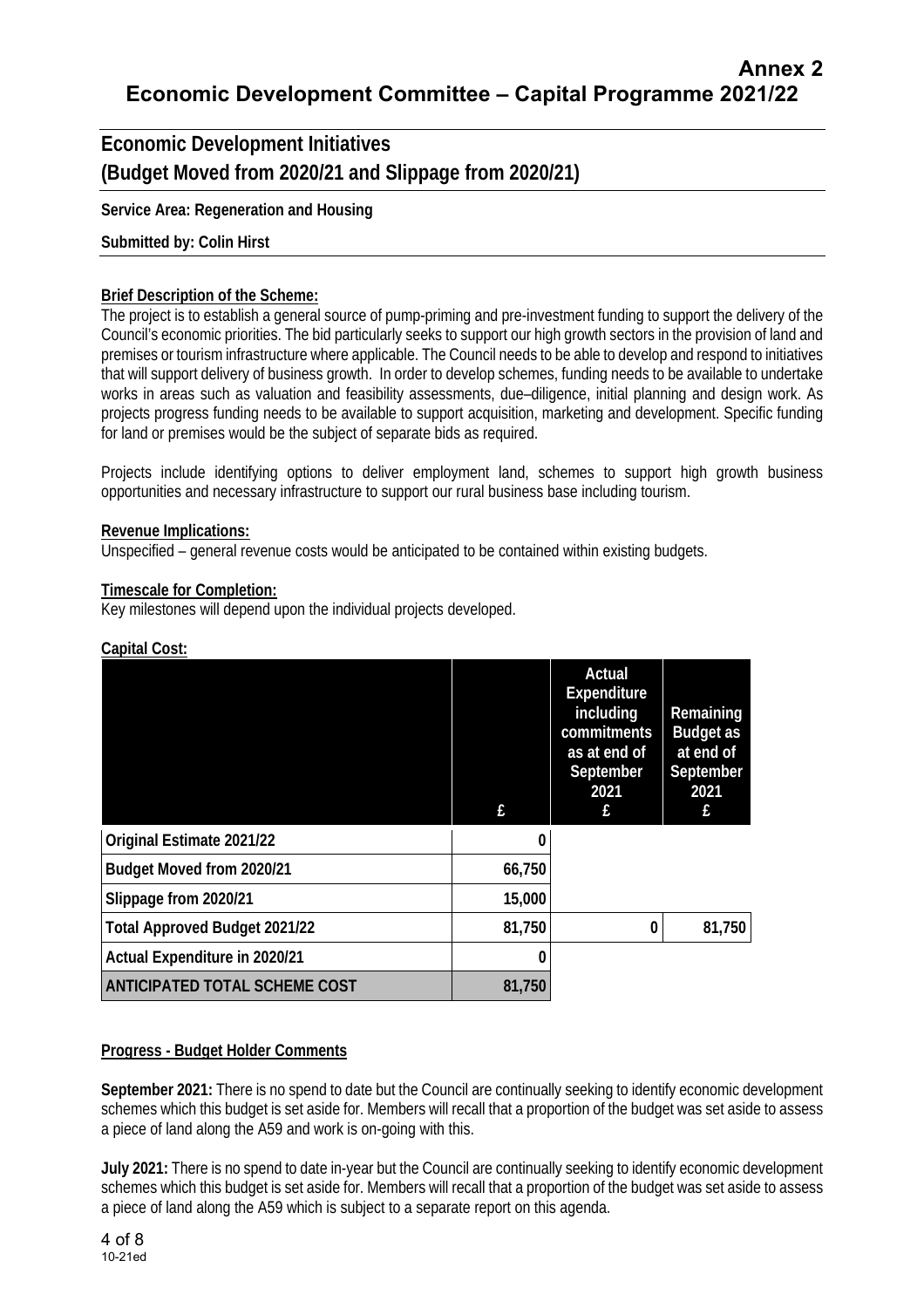# **Annex 2 Economic Development Committee – Capital Programme 2021/22**

**March 2021:** One appropriate scheme for funding from this capital budget, re improving employment land site access at Salthill, was identified as possibly taking place in early 2021. However, the scheme did not take place in 2020/21 because there was no further progress by the landowner before year-end. Slippage of £15,000 into 2021/22 is requested to add to the £66,750 budget already moved to 2021/22 to fund any economic development schemes that would be appropriate to fund from this capital budget in 2021/22.

**December 2020:** There is currently just one development initiative scheme being considered that, if given the go ahead, would incur expenditure in 2020/21. That scheme is a joint-funded site investigation and development modelling scheme for improving employment land site access at Salthill. If that scheme is approved to go ahead the Council's expenditure is estimated to be no more than £15,000 in 2020/21. Therefore, it is recommended that the 2020/21 revised estimate for the overall scheme is reduced to £15,000 and £66,750 of the overall scheme budget is moved to the 2021/22 financial year.

**September 2020:** There are no current schemes in progress which are likely to be funded from this economic development capital pot. Therefore, at this stage there is the possibility that not all of the budget will be committed by year-end. Officers will consider whether any of the scheme budget will be moved to 2021/22 when the revised estimate capital programme is presented for approval in January 2021.

**December 2019:** There are currently no development opportunities earmarked to draw on the funds from the Economic Development Initiatives scheme budget at this stage in the year. Therefore, it is recommended that the 2019/20 revised estimate for this scheme is reduced to nil and the £81,750 scheme budget is moved to the 2020/21 financial year.

**September 2019:** No change - There are no current schemes in progress which are likely to be funded from this economic development capital pot. Therefore, at this stage there is the possibility that not all of the budget is committed by year-end. However, a number of site opportunities are being explored and will be the subject of future reports.

**July 2019:** There are no current schemes in progress which are likely to be funded from this economic development capital pot. A number of site opportunities are being explored and will be the subject of future reports.

**March 2019:** There was no expenditure on this Committee's capital scheme in 2018/19, because no appropriate development opportunities have arisen in-year which have required funding from this capital scheme.

**December 2018:** A number of site opportunities are being explored in more detail, as per the report elsewhere on this agenda. At this stage, no specific scheme costs are being charged to this Economic Development Initiatives capital budget, but there is always the possibility that a valuation or assessment in-year may require expenditure in relation to acquisition at short notice.

**September/October 2018:** A number of site opportunities are under preliminary investigation and will be reported to this Committee in due course. It is anticipated that this capital scheme be considered to help support any emerging initiatives that arise as a result of that report.

**August 2018:** Development opportunities to bring forward land for employment will be reported to this Committee in due course. It is anticipated that this capital scheme be considered to help support any emerging initiatives that arise as a result of that report.

**December 2017:** There has been no spend on the scheme in-year, with costs for support work being charged to revenue budgets rather than capital. Development opportunities to bring forward land for employment are being reviewed and will be reported to this Committee in due course. It is anticipated that this capital scheme be considered to help support any emerging initiatives that arise as a result of that report. It is recommended that the 2017/18 revised estimate is reduced to nil and the £100,000 budget is moved to 2018/19.

**July 2017:** Development opportunities to bring forward land for employment are being reviewed and will be reported to this Committee. It is anticipated that this capital scheme be considered to help support any emerging initiatives that arise as a result of that report.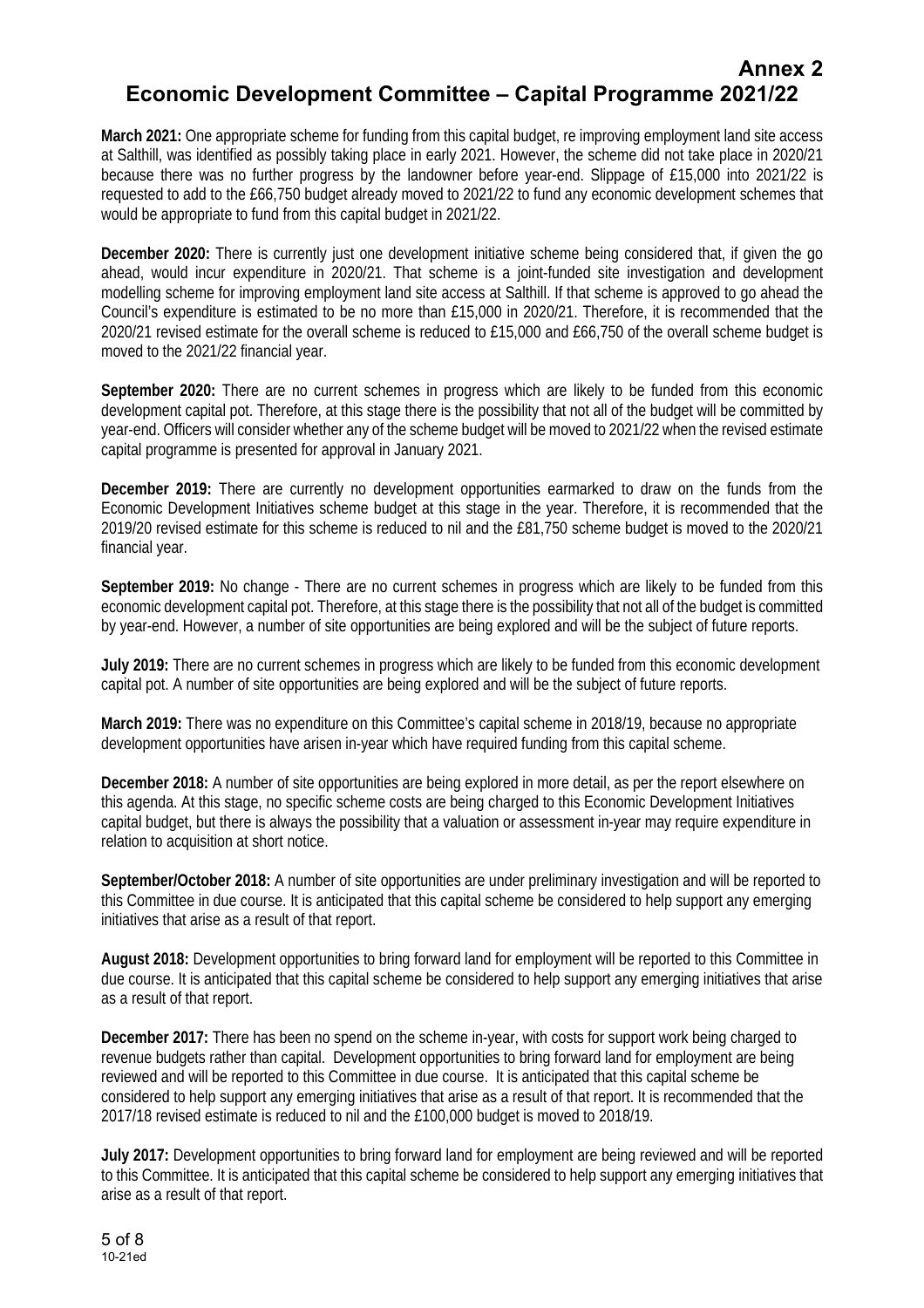### **Annex 2 Economic Development Committee – Capital Programme 2021/22**

**December 2016:** There are no appropriate economic development opportunities in progress currently which are likely to be funded from this economic development capital pot before the year-end. It is recommended that the revised estimate is reduced to nil and the £100,000 budget is moved to 2017/18.

**September/October 2016:** No change from July 2016 comments - There are no appropriate economic development opportunities in progress currently which are likely to be funded from this economic development capital pot.

**July 2016:** There are no appropriate economic development opportunities in progress currently which are likely to be funded from this economic development capital pot.

**May/June 2016:** The one site acquisition proposal being seriously considered will not now go ahead, as resolved by Policy and Finance Committee. There are no other appropriate economic development opportunities in progress currently which are likely to be funded from this economic development capital pot.

**March 2016:** One site acquisition investment was being considered in 2015/16, but no confirmation was in place for the acquisition to go ahead at year-end. Slippage of the 2015/16 underspend is requested to fund both the pump prime costs associated with the site acquisition being considered and any further economic development opportunities that may arise.

**January 2016:** The site acquisition approved by this Committee in October 2015 is the one economic development opportunity in progress currently that will require investment support funding from the Economic Development Initiatives budget. At this stage, the actual timing of the site acquisition and any support costs to be funded from this budget is not confirmed. Any unused budget from 2015/16 will be moved into 2016/17 as slippage.

**September 2015:** The District Valuer has secured initial agreement with land owners on values and details are being progressed to acquire a site. Expenditure has been drawn from other revenue budgets to fund pre-investment works so far.

**July 2015:** The Council has instructed the District Valuer to negotiate the purchase of some land on one scheme and we are currently awaiting the outcome of this. Expenditure has been drawn from other revenue budgets to fund pre-investment works so far.

**September 2014:** The Council continues to seek land for potential economic development. Expenditure has been drawn from revenue budgets to fund pre-investment works to date.

**July 2014:** The Council continues to seek land for potential economic development.

**March 2014:** Projects have not reached a stage where capital is required. Expenditure has been drawn from other revenue budgets to fund pre-investment works.

**September 2013:** Work on the scheme has been undertaken, however expenditure has been revenue based rather than capital.

**July 2013:** An area of land has been identified and measures are being taken to secure the land for industrial development.

**March 2013:** The Council is continuing pursuing the acquisition of land for employment purposes.

**September 2012:** No further progress since June 2012.

**June 2012:** Initial discussions have been held with relevant landowners. The District Valuer has been instructed to prepare valuation advice on potential sites. This advice has been received and is being given further consideration. The Asset Management Group has considered site options. An options report will be prepared once options are determined. Expenditure will be required on feasibility reports once an option is agreed and on pre–acquisition and due diligence processes.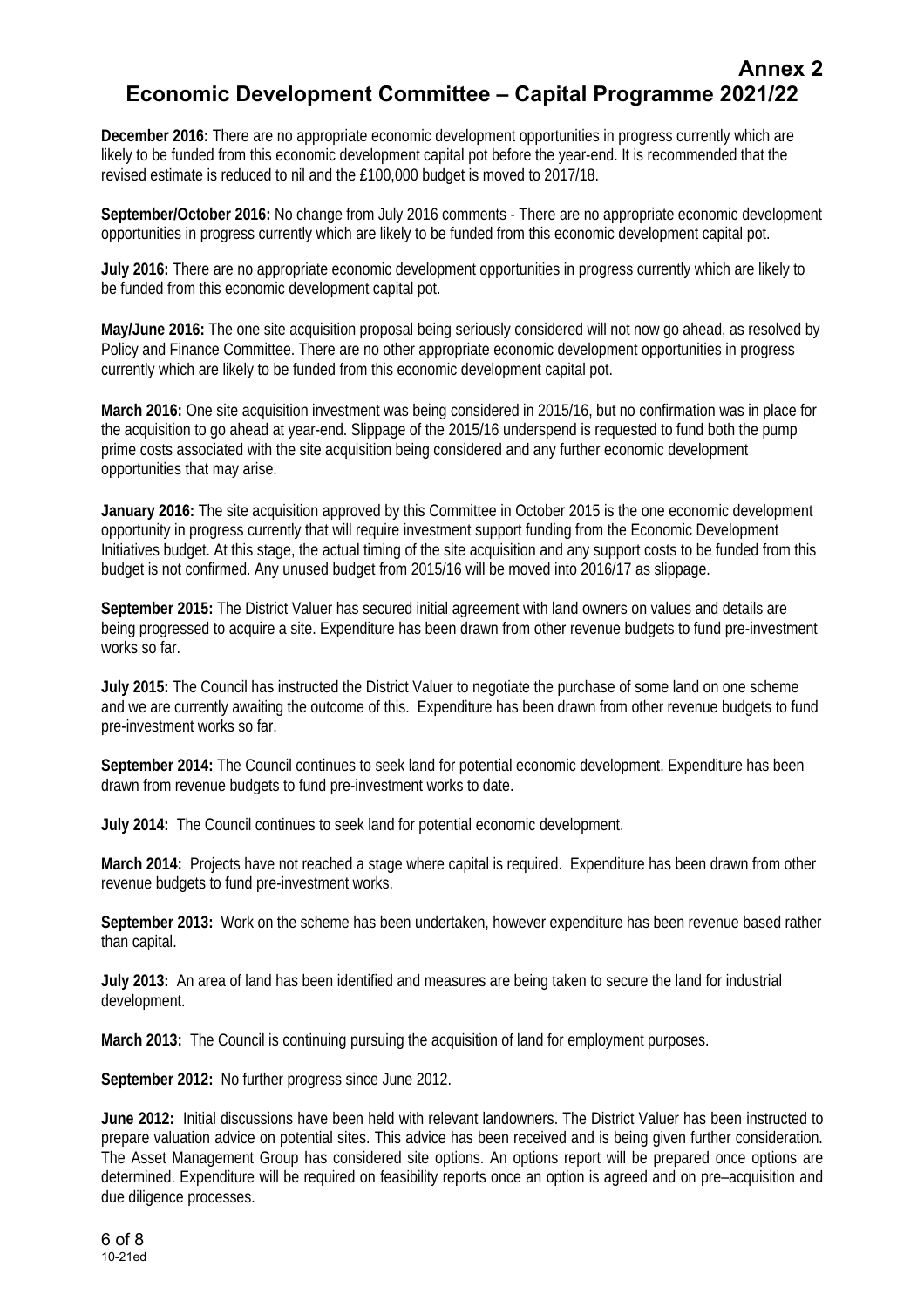# **Gateway Signs for Whalley, Longridge and Clitheroe (Slippage from 2020/21)**

### **Service Area: Tourism and Events**

### **Submitted by: Mark Beveridge**

### **Brief Description of the Scheme:**

The Economic Development Committee has requested that a bid be submitted for gateway signs to be erected on the major roads into the three settlements. These signs are approx 1.5m high x 1m wide, they can have an iconic image which represents an area plus a tag line, such as "Welcome To..". The exact number of signs would need to be determined following a site visit by an approved contractor. The signs have to meet Highway Authority regulations which mean that some smaller roads would not be suitable for these large signs. Costs include the cost of the signs, fitting of the signs, foundations work, making good the ground and traffic management.

Economic Development Committee approved an updated scheme in January 2020, which was two new Gateway Signs and the replacement of one existing sign.

### **Revenue Implications:**

These signs would be RVBC responsibility and cleaning and maintenance would fall to the Council, approx £1,000 per annum broad estimate.

### **Timescale for Completion:**

2019/20.

### **Capital Cost:**

|                                      | £      | Actual<br>Expenditure<br>including<br>commitments<br>as at end of<br>September<br>2021<br>£ | Remaining<br><b>Budget as at</b><br>end of<br>September<br>2021<br>£ |
|--------------------------------------|--------|---------------------------------------------------------------------------------------------|----------------------------------------------------------------------|
| Original Estimate 2021/22            | 0      |                                                                                             |                                                                      |
| Slippage from 2020/21                | 20,000 |                                                                                             |                                                                      |
| <b>Total Approved Budget 2021/22</b> | 20,000 | 7,950                                                                                       | 12,050                                                               |
| Actual Expenditure in 2019/20        |        |                                                                                             |                                                                      |
| Actual Expenditure in 2020/21        |        |                                                                                             |                                                                      |
| <b>ANTICIPATED TOTAL SCHEME COST</b> | 20,000 |                                                                                             |                                                                      |

### **Progress – Budget Holder Comments:**

**September 2021:** The supply and installation of the two new welcome signs, including associated traffic management costs, is to be undertaken by Lancashire County Council (LCC). This work was ordered in September 2021 at a cost of £7,950. The damaged sign at Simonstone has been replaced at no cost to this scheme. We are currently waiting for LCC to schedule in the new signs installation work, but at this stage it is expected that the work will be completed before financial year-end**.**